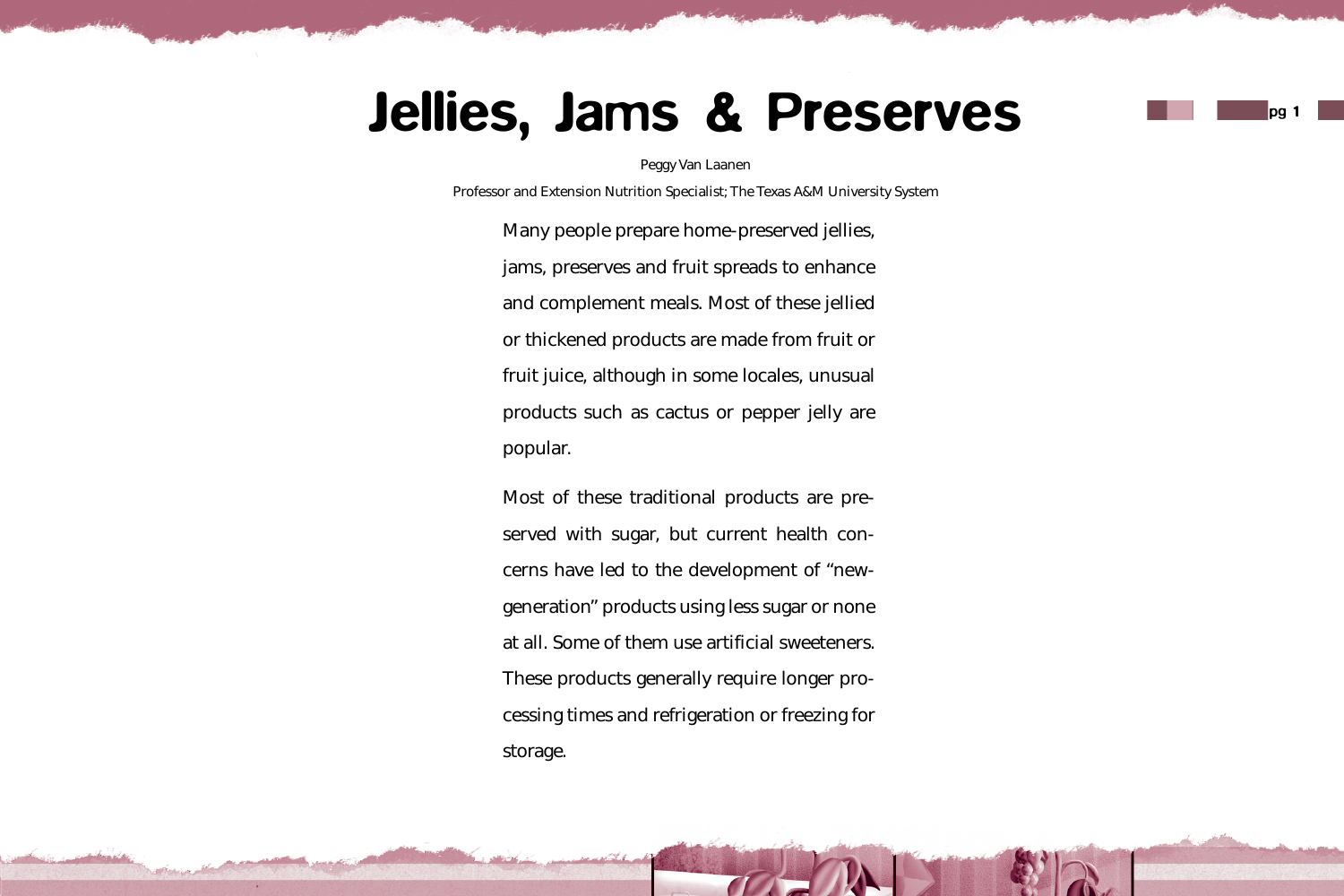## Jellies and jams

**Jellies** are clear jellied products usually made by cooking fruit juice with sugar. These products should be clear and firm enough to hold their shape when taken from the container, and they should be tender when cut. Jellies can be prepared with or without added commercial pectin, depending on how much pectin the fruit juice contains.

**Jams** are thickened products made with crushed or chopped fruits cooked with sugar. Jams are generally less firm than jelly, but they do tend to hold their shape when taken from the container. Jams also may be made with or without added commercial pectin, depending on the pectin content of the fruit.

# Ingredients needed for jellied products

For traditional jellied products to be successful, you need the proper proportion of four ingredients: fruit, pectin, acid and sugar.

**Fruit** furnishes the product with flavor and color, as well as part of the necessary pectin and acid. Generally when using fresh fruit, choose fresh, just-ripe fruit to get the best flavor. However, if you are making jellies or jams without added pectin, a fourth of the fruit should be slightly underripe (as fruit ripens, its pectin content decreases).

Jams and jellies can also be made successfully from commercially canned or frozen unsweetened fruits and juices, but an added source of pectin will be needed, because these fruit products have little pectin.

Some jellied products are made with vegetables, such as peppers for pepper jelly. Because vegetables generally have little acid, recipes will call for an added source of acid such as vinegar.

**Pectin** is the substance in fruits that forms a gel if it is combined in the right proportion with acid and sugar. Fruits contain varying amounts of pectin. Some fruits contain enough natural pectin to make high-quality products; others require that you add commercial pectin, which is usually made from apple or citrus fruit.

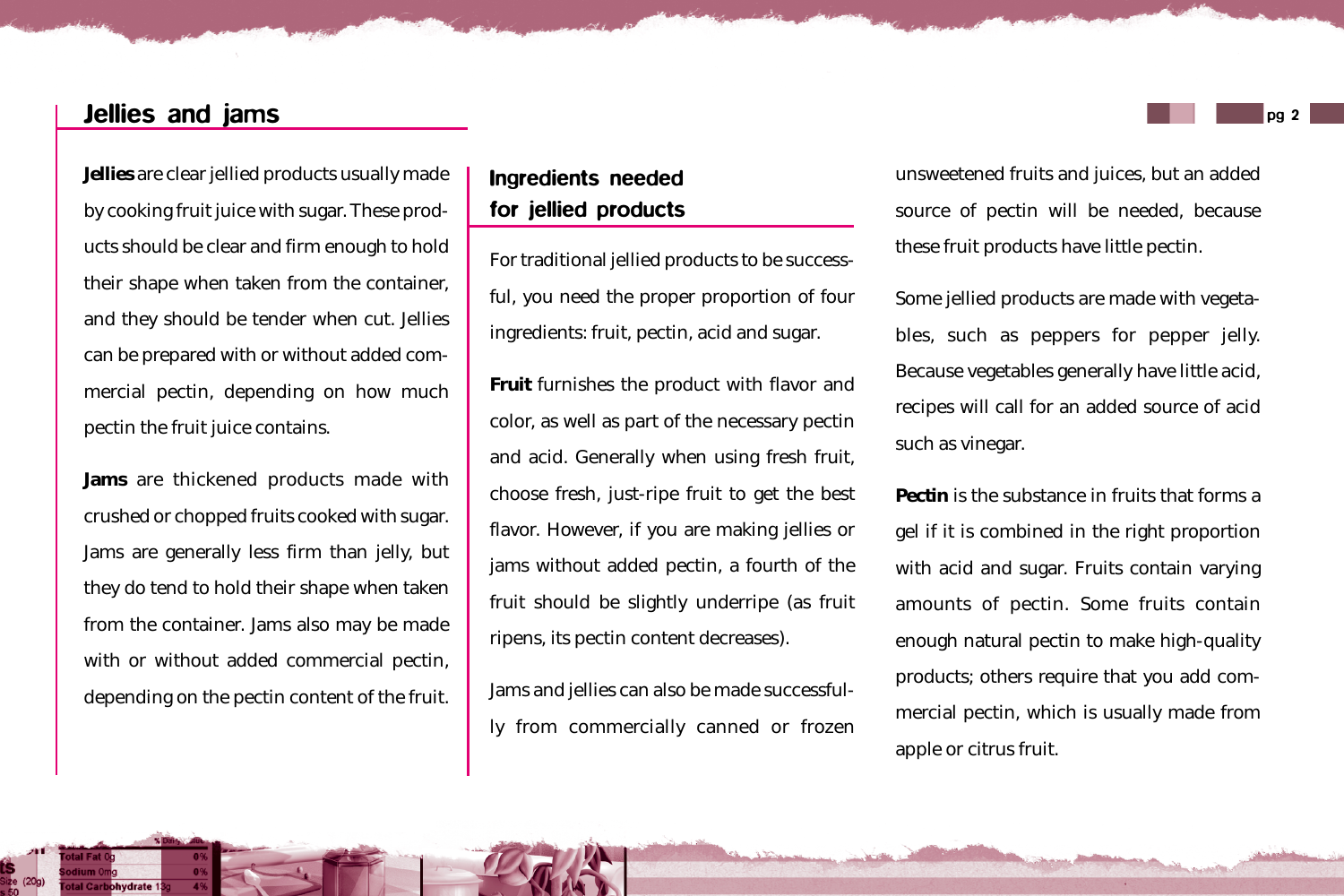Commercial pectin is available in powdered and liquid forms. Because the two forms require different cooking methods, they are not interchangeable in recipes.

It's best to buy fresh pectin yearly, because old pectin may not produce a proper gel. You can also buy modified pectin products to use to make jellied products with no added sugar (artificial sweeteners can be used) or with less sugar.

Many homemakers prefer to make products using commercial pectin because:

- Any type of fruit can be used.
- The fruit can be fully ripe, giving more flavor.
- Cooking time is shorter and precise.

The yield from a given amount of fruit is higher.

However, these products may call for more sugar. The manufacturers of commercial pectin generally include recipes on an insert in the package.

**Acid** is needed for flavor and gel formation, particularly in products made without commercial pectin. The amount of acid varies among fruits and their degree of ripeness, with underripe fruit providing more acid. If the gel has too little acid, it will lose liquid (or weep).

**Sugar** is the primary preservative in traditional jellied products. It also adds flavor, firms the fruit and helps form the gel. Beet or cane sugar can be used. Do not reduce the amount of sugar in recipes that call for sugar, because they will not gel. Instead, use specially designed pectin products or recipes that call for reduced sugar.

## Equipment

A large, flat-bottom 8- or 10-quart pot is preferred for cooking jellied products. To make products without added pectin, you will need a jelly, candy or deep-fat thermometer. A timer is also helpful.

To extract the juice from fruits, you can use jelly bags, which are made of closely woven cheesecloth or firm, unbleached muslin. Fruit presses may also help.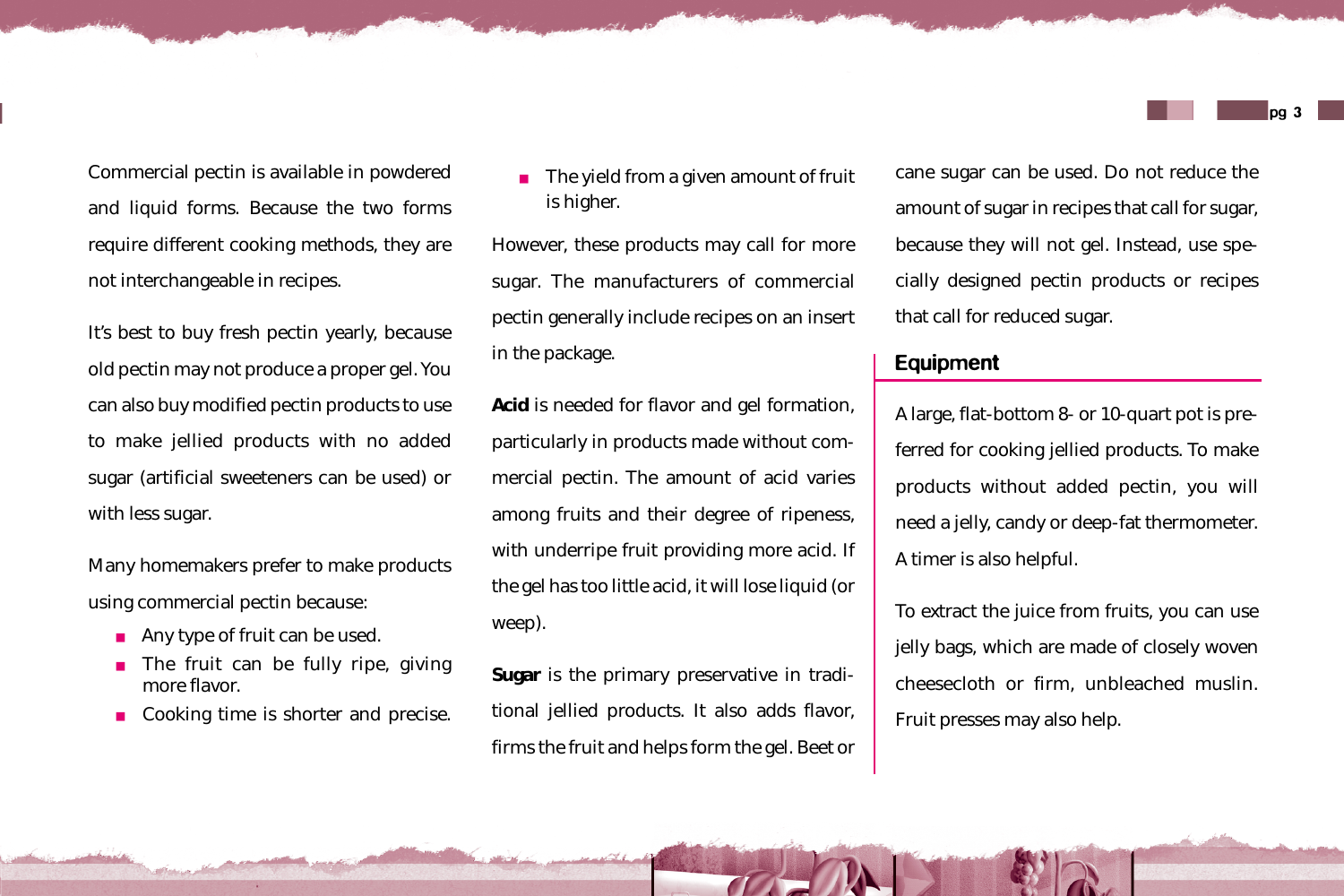

Use clean, sterilized standard canning jars, self-sealing lids and ring bands to can products. Be sure that the jars have no cracks or chips, and use new sealing lids for each jar. You will need a boiling water canner or a large kettle with tight fitting lid and rack to process canned products that are shelfstable.

# Extracting juice from fruit for jellies

Follow the recipe directions to prepare the fruit for juice extraction; the method may change for different types of fruit. However, in general, take these steps if no specific instructions are available:

- Wash the fruit thoroughly.
- Cut firmer fruits such as apples into small pieces, and add about 1 cup of water per pound of fruit to the pan. Include the peels and cores of fruits in the cooking mixture, because they are a more concentrated source of pectin.
- For soft fruits or berries, add only enough water to prevent scorching, and crush them gently to start the flow of juice.
- Bring the fruit mixture to a boil and then reduce the heat and simmer the fruits until they are soft. In general, fruits such as grapes and berries need to cook about 10 minutes or less, whereas firmer fruits such as apples need 20 to 25 minutes.
- When the fruit is tender, extract the juice by putting the cooked mixture through a damp jelly bag or fruit press.

The clearest jelly comes from juice that has dripped through a jelly bag without pressing. You can extract more juice if you squeeze the bag, but the juice will contain some pulp. One pound of fruit will generally yield about 1 cup of clear juice.

## Making the product

Jellies can be made with or without added pectin.

#### Making jelly without commercial pectin

To determine if you can make successful products without added commercial pectin, test the fruit juice for pectin acid content.

**How to test for pectin content:** For jellied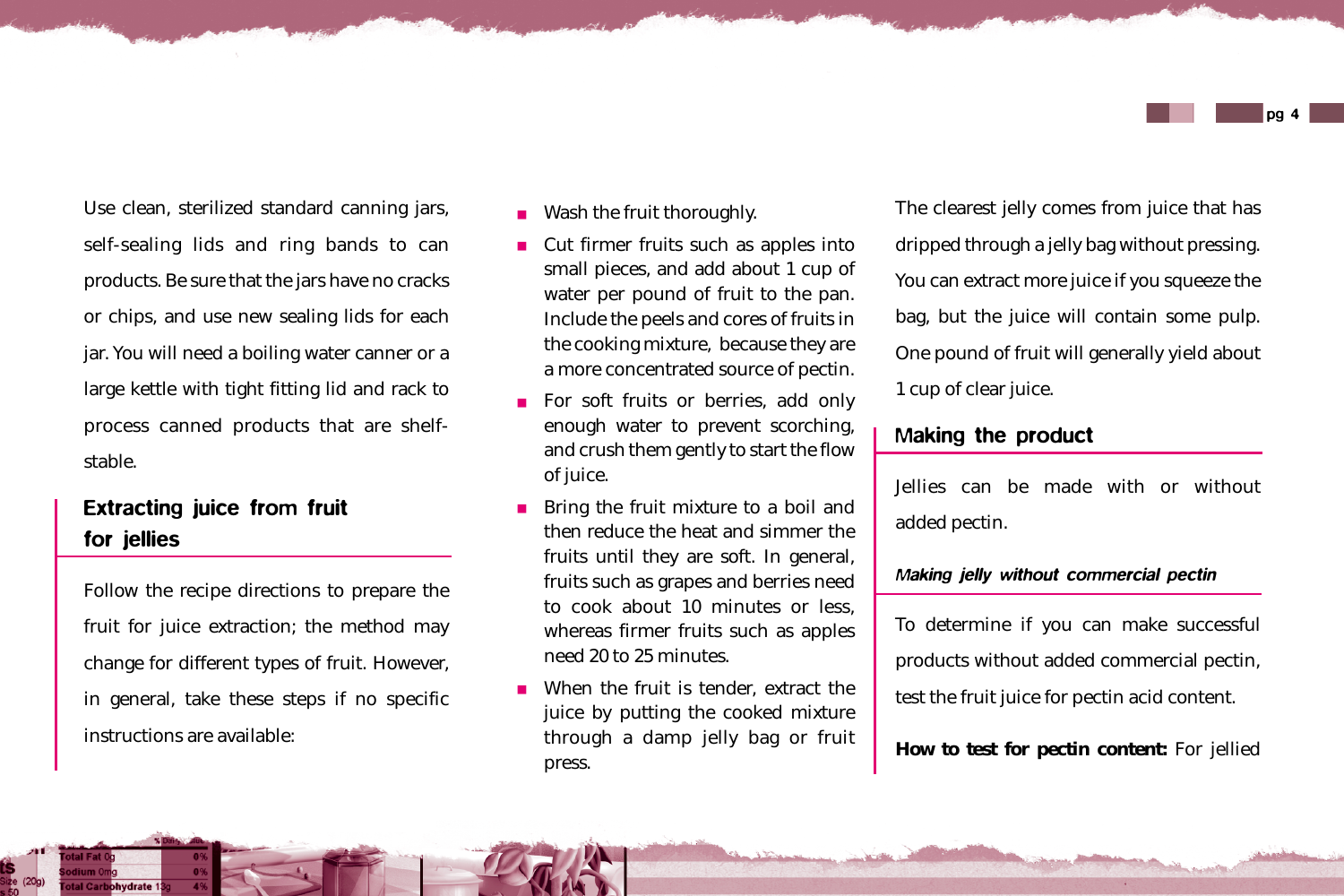products to be successful without added pectin, the fruit must have enough pectin to form a gel. To test the pectin content of fruit juice, combine 1 teaspoon of cooked fruit juice and 1 tablespoon of rubbing alcohol. Mix or stir it in a closed container. **Do not taste this mixture–it is poisonous.**

If the juice has enough pectin, it will form a jellylike mass that you can pick up with a fork. Juices low in pectin will form only a few pieces of jellylike material; you probably will need to use a commercial source of pectin to produce a gel with this juice.

**Test for acid content:** For products without added pectin, the acid content of fruit juice is also important. To test your juice for acid,

taste your cooked juice and compare the flavor with that of a mixture of 1 teaspoon bottled lemon juice, 3 tablespoons of water and 1 teaspoon sugar. If your juice is not as tart as this lemon mixture, add 1 tablespoon of lemon juice per cup of fruit juice before cooking.

**Cook the jelly:** You may need to experiment to make successful jelly products from appropriate juices, tested using the above tests, without adding commercial pectin. Experience helps.

Using no more than 6 to 8 cups of juice at a time, pour the juice into a large flat-bottom pot. Bring the juice to boiling, add the sugar and stir it until it is dissolved. Follow the

recipe ingredients for the amount of sugar to add per cup of juice. If you don't have a recipe, use 3/4 cup of sugar per cup of juice. Boil the mixture rapidly to the jellying point.

# **Use one of these methods to determine the jellying point:**

- Thermometer test: Measure the temperature of the mixture with a candy or jelly thermometer. When the mixture reaches 220 degrees F at sea level, it's ready. (For each 1,000 feet above sea level, subtract 2 degrees from 220 for the correct doneness temperature.)
- Refrigerator test: Remove the pan from the heat. Put about a tablespoon of the boiling jelly onto a chilled plate. Place it in the freezing compartment of the refrigerator for 3 minutes. If it gels, it's done.
- Spoon or sheet test: Dip a cool metal spoon into the boiling fruit juice. Lift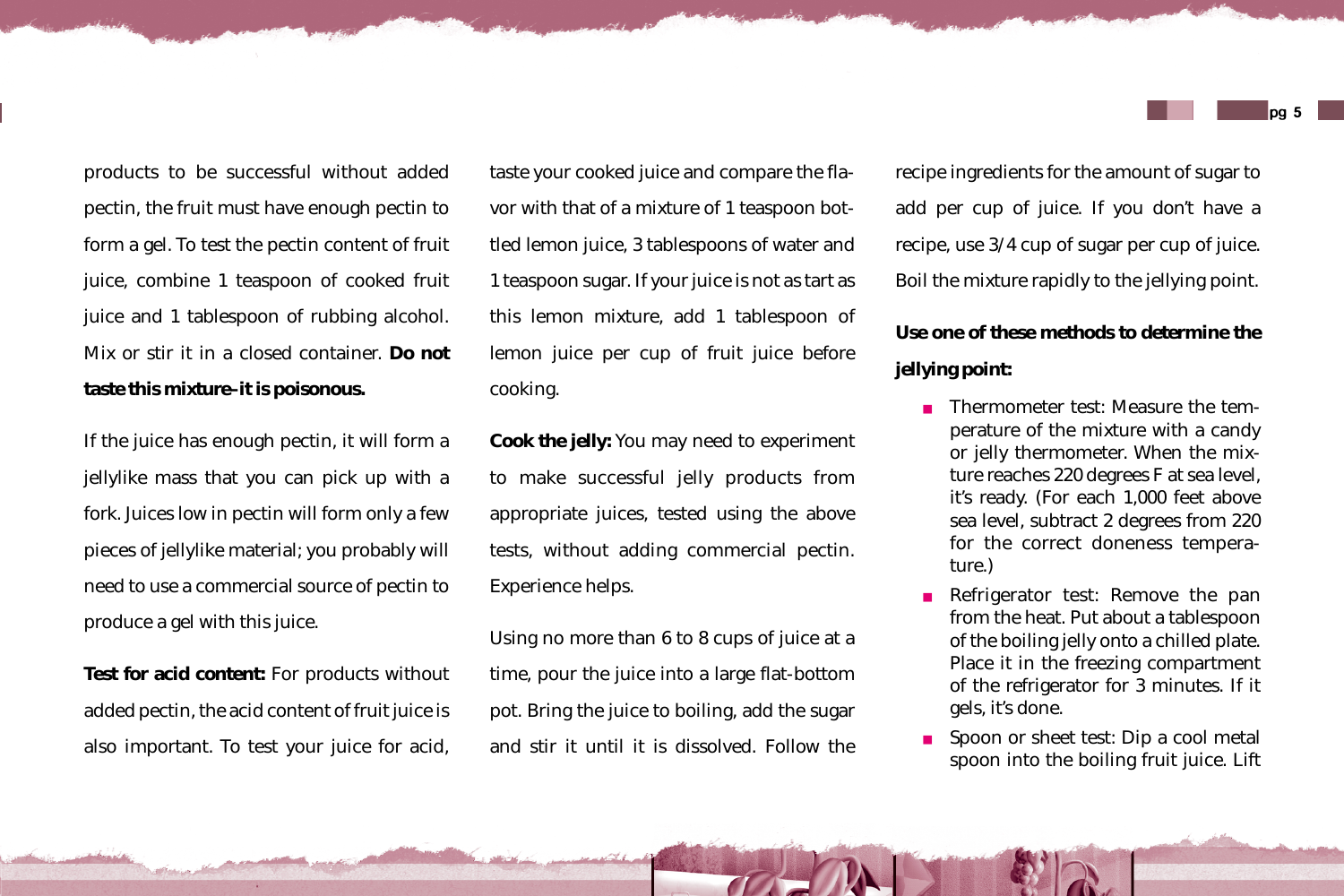the spoon out of the steam and turn it so that the juice runs off the side. When the juice slides off the spoon in a sheet, it is done. Remove it from the heat immediately.

#### Muscadine or Scuppernong Jelly

(Yield: 3 or 4 half-pint jars)

*Muscadine and scuppernong are types of grapes.*

*4 cups muscadine juice*

*3 cups sugar*

**To prepare the juice:** Select grapes that are in the just-ripe stage. Wash and crush them. Without adding water, boil and simmer them for about 10 minutes, stirring constantly. Press the juice from the heated grapes. Let the juice cool, then pour it into glass containers and set them in the refrigerator. The next day, strain the juice through a jelly bag. Do not squeeze the bag.

**To make the jelly:** Sterilize the canning jars. In a saucepan, heat 4 cups of the juice to boiling. Add 3 cups of sugar, and stir it until the sugar dissolves. Then boil it rapidly over high heat to 8 degrees F above the boiling point of water (220 degrees F at sea level) or until the jelly mixture sheets from a spoon.

Remove the saucepan from the heat; quickly skim off the foam. Immediately pour the jelly into hot canning jars, leaving 1/4-inch of headspace. Wipe the jar rims and adjust the lids. Process them for 5 minutes in a boiling water canner. (Adjust the time for altitudes above sea level.)

#### Apricot Jam

(Yield: 10 half-pint jars) *2 quarts crushed, peeled apricots 1/4 cup lemon juice*

#### *6 cups sugar*

Sterilize the canning jars. Combine all of the ingredients, and slowly bring the mixture to boiling, stirring occasionally until the sugar dissolves. Cook it rapidly until it is thick, about 25 minutes. As the mixture thickens, stir it frequently to prevent sticking. Pour the hot jam into hot jars, leaving 1/4-inch of headspace. Wipe the jar rims and adjust the lids. Process the jam in the jars for 5 minutes in a boiling water canner. (Adjust the time for altitudes above sea level.)

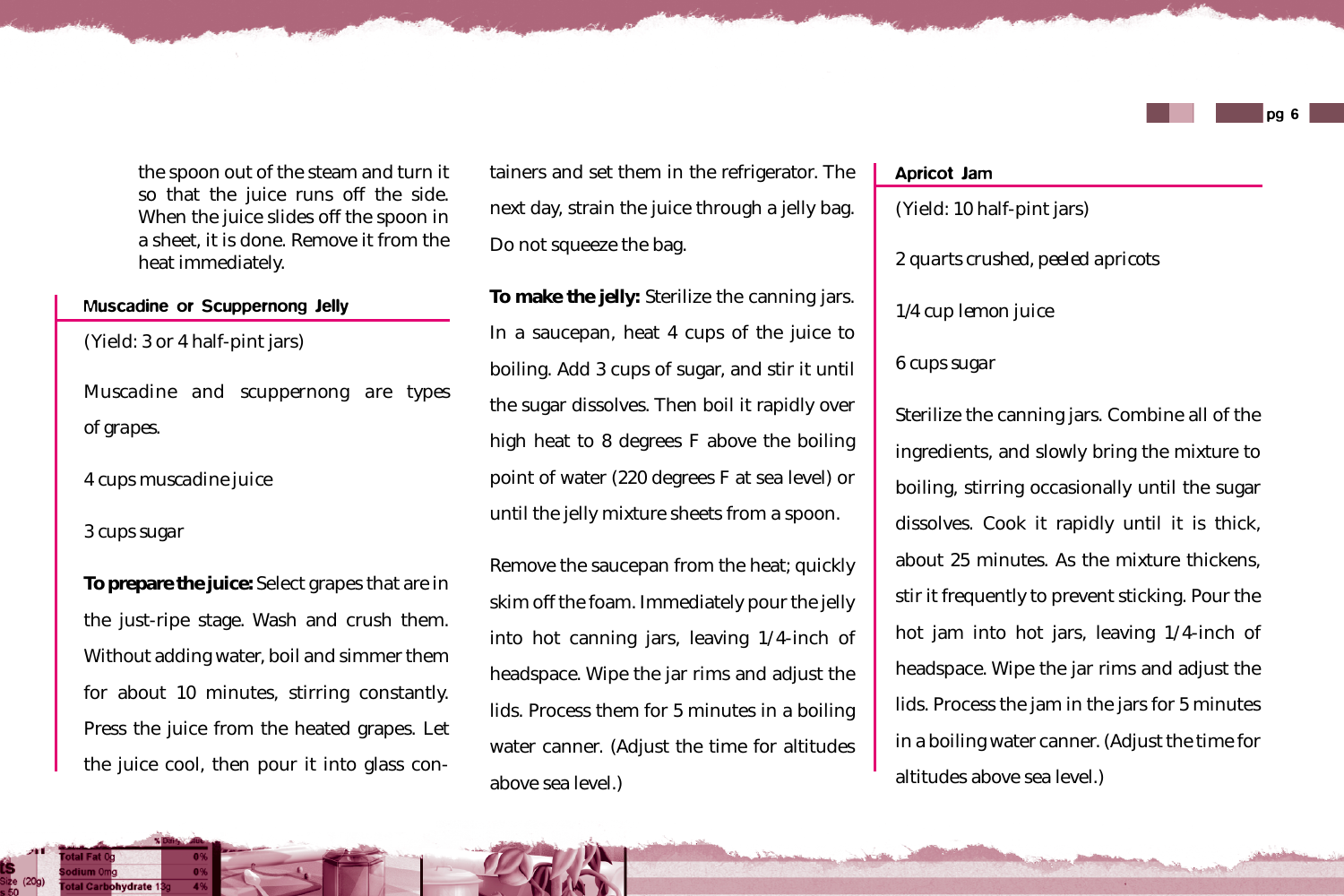#### pg 7

#### Making jelly with commercial pectin

Fully ripe fruit can give rich, full flavor to products made with commercial pectin, in liquid or powdered forms. You can extract juice from fruit, or you can use canned or frozen juice. Follow the manufacturer's instructions on the package inserts in the commercial pectin packages. For the best results, follow the cooking times exactly. Process according to instructions in the recipe insert or in this publication.

## Preserves

Preserves are thickened products made from small, whole fruit or uniform-sized pieces suspended in a slightly gelled syrup. The fruit pieces should be plump and tender.

#### Fig Preserves

(Yield: 10 half-pint jars)

*3 quarts figs*

*3 quarts boiling water*

*4 cups sugar*

*1 1/2 quarts water*

*2 lemons, thinly sliced (optional)*

Pour 3 quarts of boiling water over the figs. Let them stand for 15 minutes. Drain and discard the liquid. Rinse the figs in cold water, and drain them. Prepare the syrup by mixing sugar, 1 1/2 quarts water and the lemons. Boil the mixture rapidly for 10 minutes. Skim the syrup, and remove and discard the lemon slices. Drop the figs into the syrup, a few at a time. Cook the mixture rapidly until the figs are transparent.

Remove the figs, and place them in a shallow pan. Boil the syrup until it is thick; then pour it over the figs and let the mixture stand for 6 to 8 hours. Sterilize the canning jars. Reheat the figs and syrup to boiling. Pour the hot preserves into hot jars, leaving 1/4-inch of headspace. Wipe the jar rims and adjust the lids. Process the preserves in the jars for 5 minutes (at sea level) in a boiling water canner. (Add 1 minute of processing time for each 1,000 feet of additional altitude.)

## Special tips and techniques

**Recipe yields:** Always prepare recipes exactly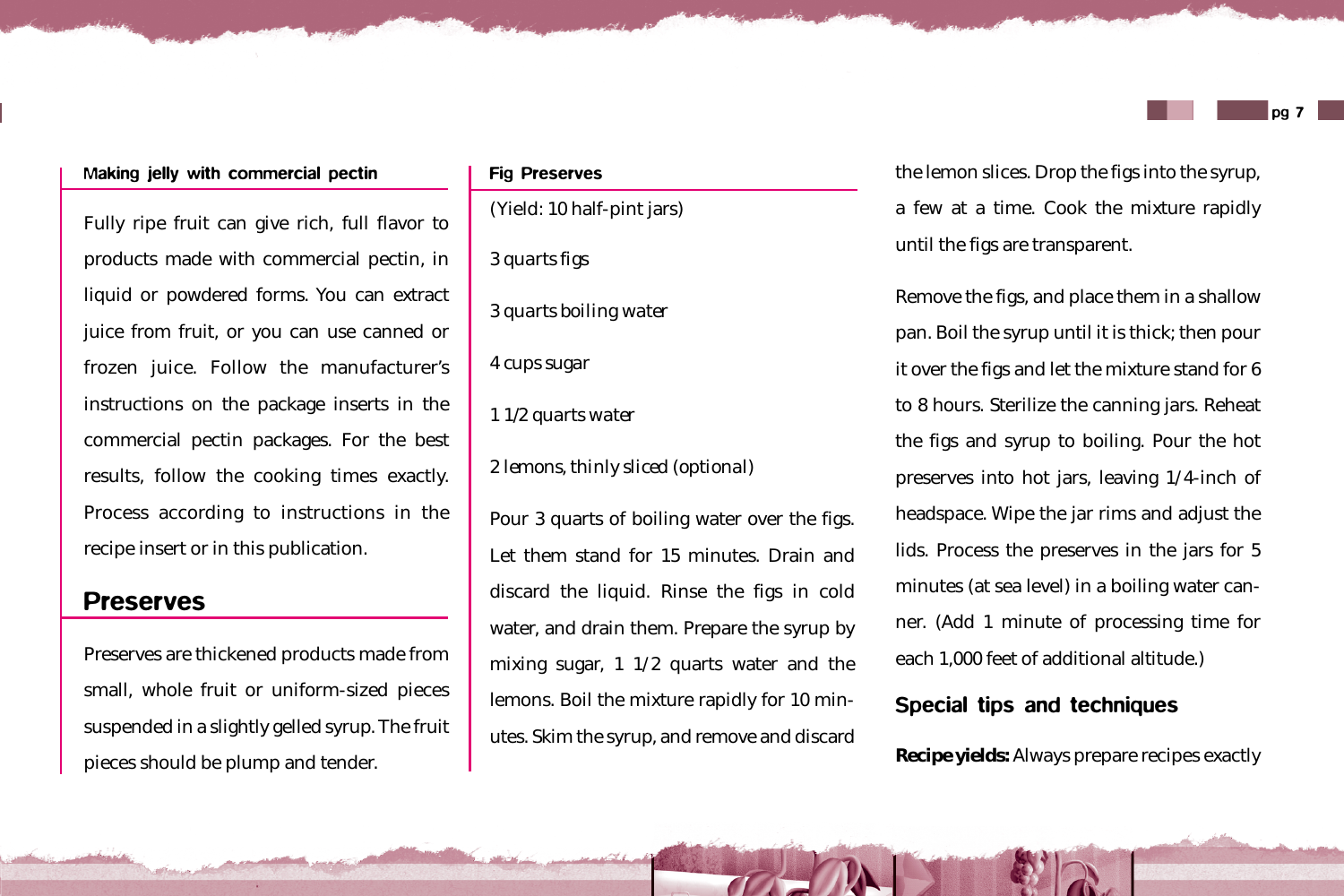as they are written. Don't double a recipe, because larger volumes take longer to heat. Because heat destroys pectin, the product may not gel.

**Storage:** To maintain the product's quality, make up only the amount that can be used in a few months; jellied products lose flavor in storage.

**Microwaved products:** To produce quick, fresh-tasting products, use special recipes developed for cooking in the microwave. The proportion of ingredients varies from traditional products because less liquid evaporates with this method. To be shelf-stable, microwave-cooked products must still be processed in a boiling water canner.

## Safe sealing and processing

Unless you plan to refrigerate or freeze jellies, jams and preserves, process them in sterilized standard canning jars with self-sealing lids and ring bands. Although generally you should process these products according to the recipe instructions, the U.S. Department of Agriculture recommends that you process them no less than 5 minutes in a boiling water canner.

Because these products are processed for less than 10 minutes, the USDA recommends that you sterilize the jars before filling by boiling them in water for 10 minutes. (For altitudes of 1,000 feet or above, add 1 minute for each 1,000 feet altitude for sterilizing time.)

When the product is done, skim the foam from the cooked hot product and pour it into hot sterilized jars, leaving 1/4 inch of space at the top (headspace). Wipe the jar rims and close them with ring bands and lids treated according to the manufacturer's instructions. Place them on a rack in canner filled with boiling water. The water should cover the jars by 1 to 2 inches.

Cover the container, bring the water back to a boil, and boil it gently for 5 minutes or for the amount of time specified in the recipe instructions. (For altitudes above 1,000 feet, add 1 minute of processing time for each 1,000 feet of additional altitude.) Remove the jars to a protected surface and cool them away from drafts. Do not move the jellied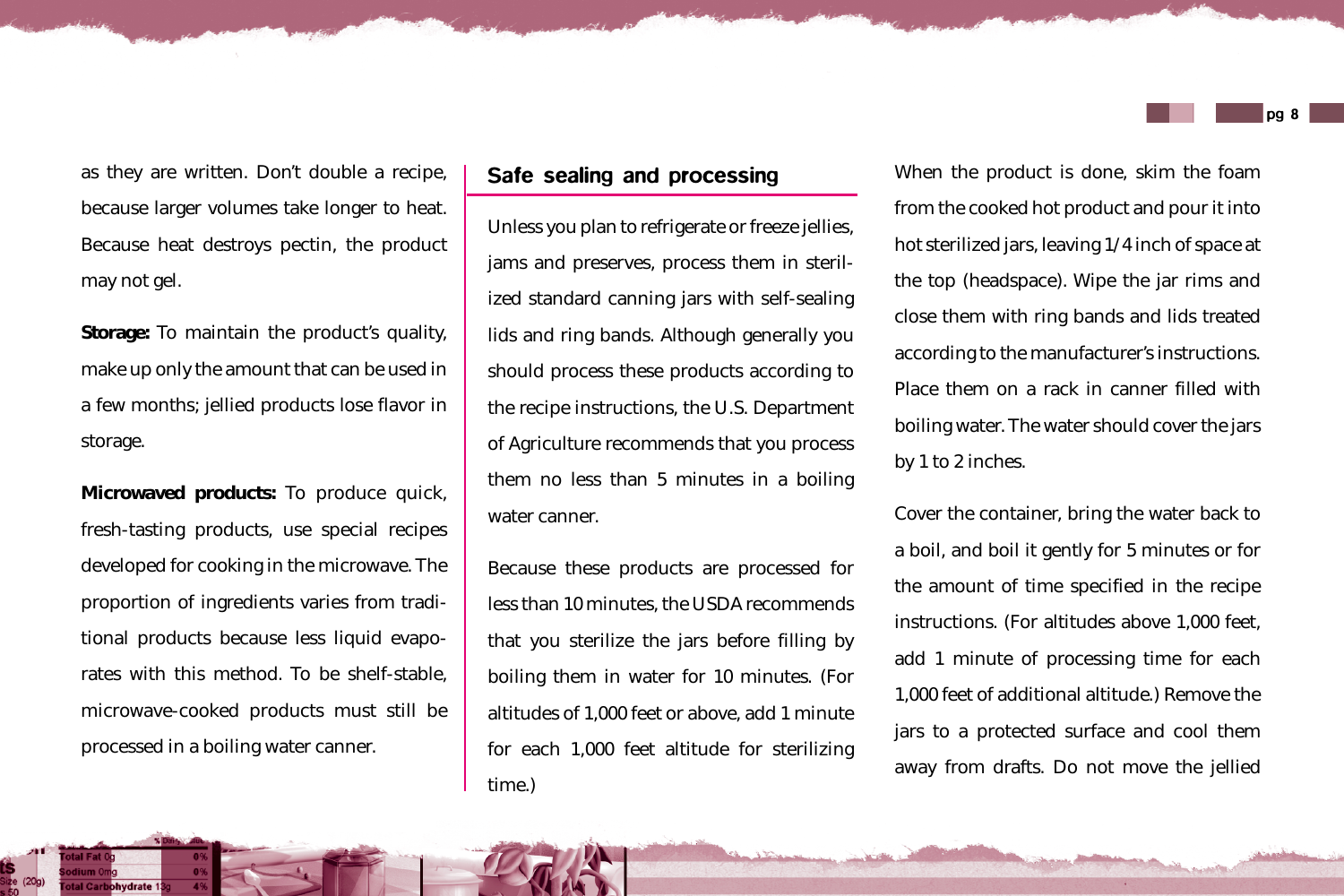products until they have set for 12 hours; this could break the gel.

**Paraffin is no longer recommended for sealing, because air can enter beneath the paraffin and encourage molding. Discard jellied products with extensive mold on them.**

## Remaking soft jellies and jams

Jellies and jams that did not gel and are too soft can be recooked. To remake a soft batch, measure the amount of jelly to be recooked. Work with no more than 4 to 6 cups at a time.

**To remake with powdered pectin:** For each quart of jelly, use 1/2 cup of sugar, 1/4 cup of water and 6 teaspoons of powdered pectin.

Bring the pectin and water to a boil while stirring. Add the jelly and sugar and bring to a rolling boil over high heat, stirring constantly. Boil it hard for 1/2 minute. Remove from heat, quickly skim the foam from the jelly and fill sterile jars, leaving 1/4 inch of headspace. Adjust the new lids, and process.

**To remake with liquid pectin:** For each quart of jelly, measure 3/4 cup of sugar, 2 tablespoons of bottled lemon juice and 2 tablespoons of liquid pectin. While stirring the jelly, bring it only to a boil over high heat. Remove it from the heat and quickly add the sugar, lemon juice and pectin. Bring the mixture to a full rolling boil, stirring constantly. Boil it hard for 1 minute. Quickly skim off the

foam and fill sterile jars, leaving 1/4 inch of headspace. Adjust the new lids, and process.

**To remake without added pectin:** For each quart of jelly, add 2 tablespoons of bottled lemon juice. Heat the mixture to boiling and boil it for 3 to 5 minutes. Test it to determine if the jelly is done. Remove it from the heat; quickly skim off the foam, and fill sterile jars, leaving 1/4 inch of head space. Adjust the new lids, and process.

**Table 1. Recommended process times for pints or half-pints of remade soft jellies in a boiling water canner.**

| <b>Process Time</b> | Altitude                 |
|---------------------|--------------------------|
| 5 minutes           | 0 to 1,000 feet          |
| 10 minutes          | 1,001 feet to 6,000 feet |
| 15 minutes          | Above 6,000 feet         |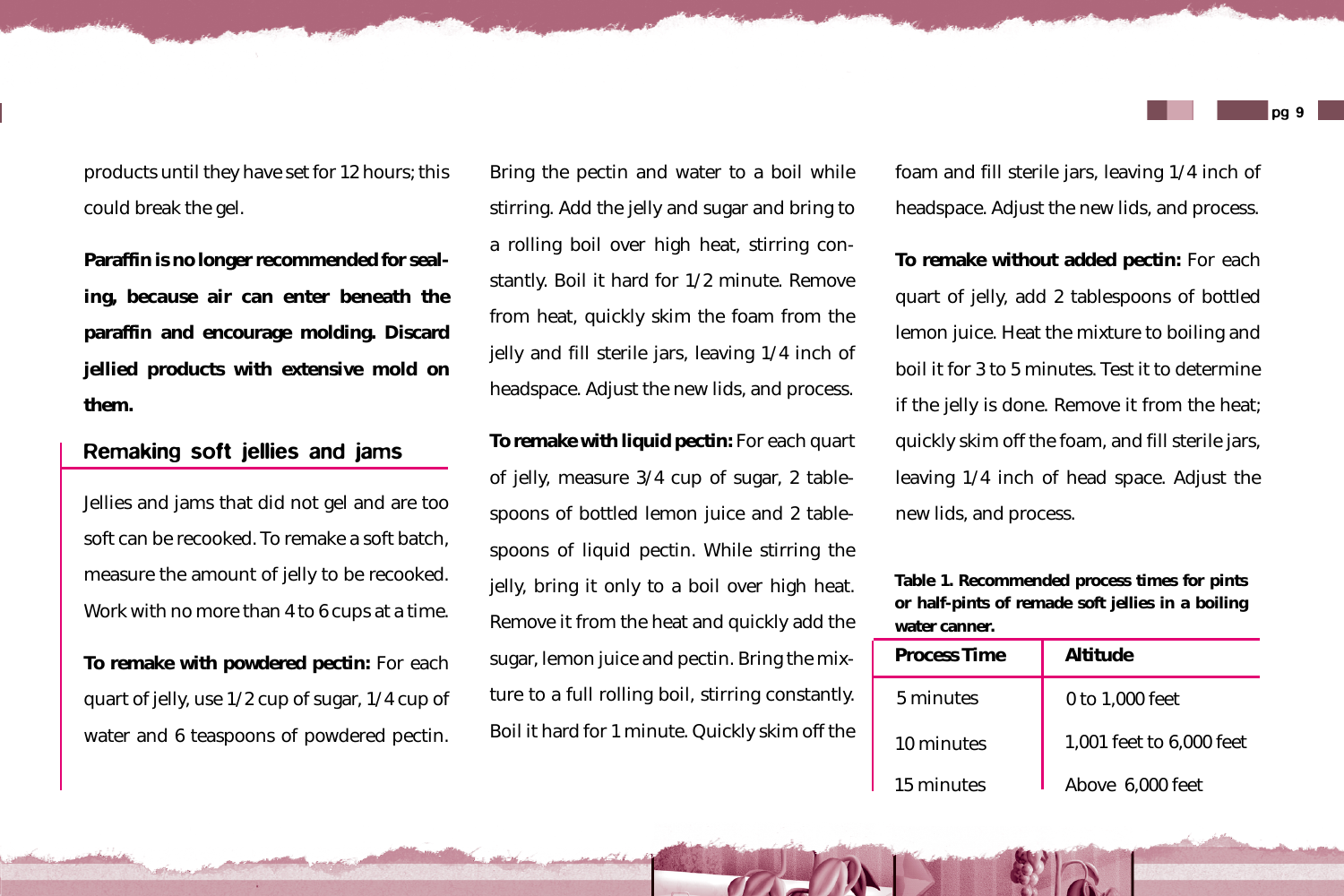# Uncooked jams, jellies and spreads

Uncooked jams, jellies and spreads are easy to prepare and have a fresh fruit taste. They can be made from most fresh or frozen fruits or fruit juices. In addition to the fruit, they require pectin, sugar and sometimes lemon juice. They must be stored in the refrigerator or freezer, but should not be put in the freezer until after the gel is formed. After the gel is formed, these products can be refrigerated up to 3 weeks or frozen up to a year. They generally yield less than traditional products and use more sugar.

## Uncooked Orange Jelly from Frozen Concentrated Juice With Powdered Pectin (Yield: about 6 half-pint jars)

*1 box powdered pectin*

*2 cups lukewarm water*

*6-ounce can frozen orange juice concentrate*

*4 1/2 cups sugar*

*1/4 cup fresh lemon juice*

Mix the pectin slowly into the lukewarm water in a two-quart mixing bowl. Stir it constantly until the pectin is dissolved. Let it stand for 45 minutes, stirring occasionally, but do not beat.

Thaw the juice by placing the can in cold water. When the juice is thawed, pour it into a 1 quart bowl. Add the lemon juice and 2 1/2 cups of the sugar. Mix thoroughly. All of the sugar will not dissolve. Add the remaining 2 1/2 cups of sugar to the dissolved pectin. Stir until all the sugar is dissolved. Mix the juice mixture with the pectin mixture. Stir constantly until all sugar is dissolved.

Pour the mixture into freezer containers or freezer jars, leaving 1/2 inch of headspace. Cover with appropriate lids. Let stand at room temperature until the mixture is set (up to 24 hours). Freeze or refrigerate.

pg 10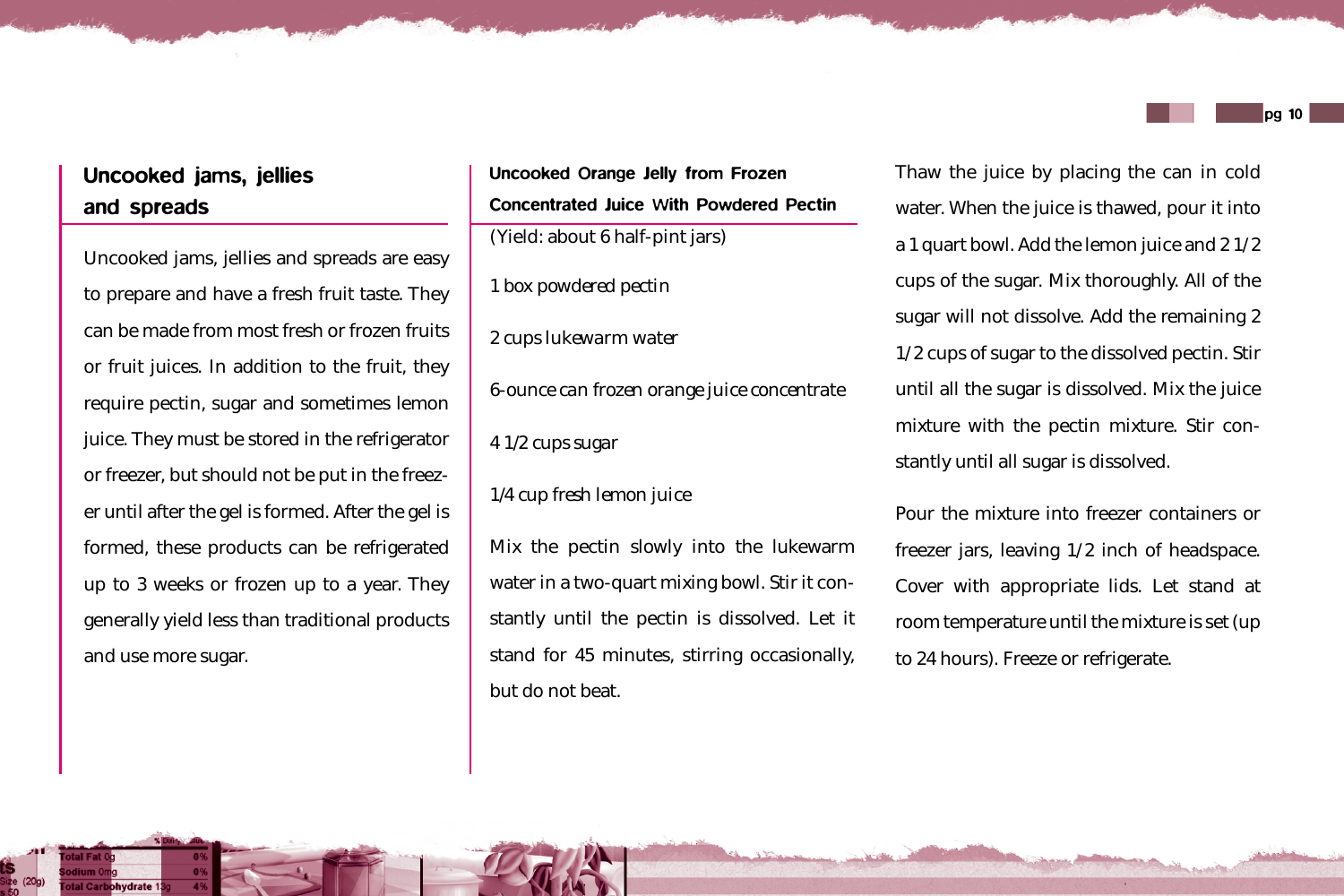# Reduced-sugar or sugarless products

The health-conscious and those with special diets can make reduced sugar or sugarless products, but they will not be exactly like traditional products.

Use the special modified pectin products that are on market today and follow the manufacturer's directions on the package insert exactly for cooking and processing. Because these products do not have sugar as their preservative, some will need to be processed longer and others may need refrigeration. These products also may have less of a gel and less pronounced flavor than traditional products.

If you choose to experiment and develop your own all-fruit spreads, try boiling fruit pulp or finely chopped fruit with frozen unsweetened juice concentrates (thawed). Lengthy boiling makes these mixtures thicken to resemble jams, conserves or fruit butters. If you like, add a little sugar or artificial sweetener. Recipes for products firmed with gelatin are also available.

# Refrigerated Apple Spread (made with gelatin)

(Yield: 4 half-pints)

*2 tablespoons unflavored gelatin powder 1 quart bottled unsweetened apple juice 2 tablespoons bottled lemon juice*

*2 tablespoons liquid low-calorie sweetener*

#### *Food coloring, if desired*

In a saucepan, soften the gelatin in the apple and lemon juices. To dissolve the gelatin, bring the mixture to a full rolling boil and boil for 2 minutes. Remove from the heat. Stir in the sweetener and food coloring. Fill the jars, leaving 1/4-inch headspace. Adjust the lids. Do not process or freeze. Caution: Store in the refrigerator and use within 4 weeks.

**Optional:** For spiced apple jelly, add 2 sticks of cinnamon and 4 whole cloves to the mixture before boiling it. Remove both spices before adding the sweetener and food coloring.